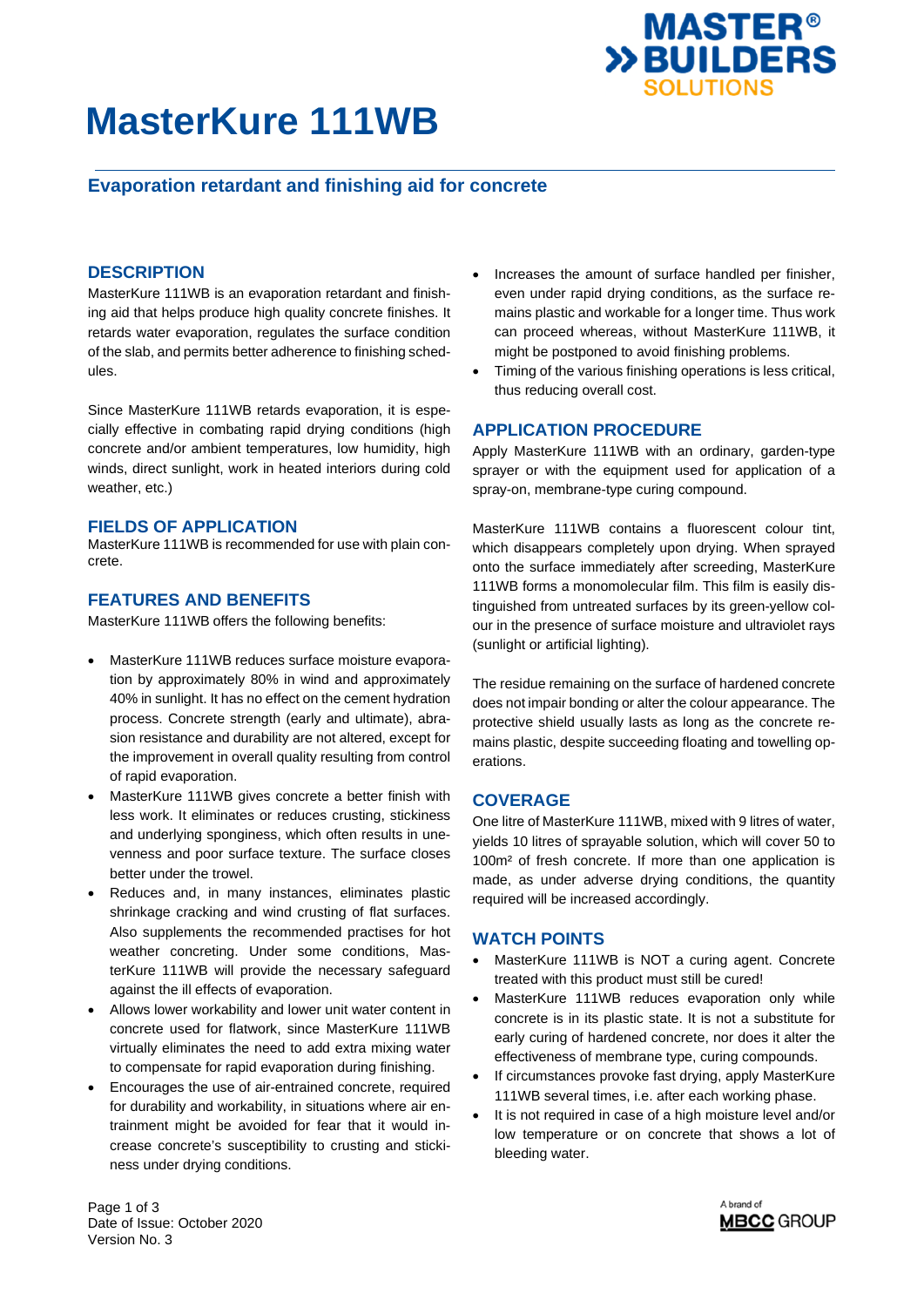

# **MasterKure 111WB**

# **Evaporation retardant and finishing aid for concrete**

- Any residue remaining from spillage or spraying of MasterKure 111WB concentrate on the surface of hardened concrete should not be allowed to dry. Wipe it up immediately, and then rinse the surface with water.
- If the residue is allowed to dry, a red-brown stain may appear. To remove it, place a cloth saturated in household type chlorinated bleach onto the stain, then cover it with plastic to retard evaporation. After approximately one hour, the stain should disappear completely. Rinse the area with water.

## **PACKAGING**

MASTERKURE<sup>®</sup> 111CF is supplied in 15-litre containers.

# **CONTACT DETAILS**

Master Builders Solutions UK Ltd, Swinton Hall Road, Swinton, Manchester, M27 4EU Tel: +44 (0) 161 727 6300 www.master-builders-solutions.com/en-gb

| <b>Product Data</b> |                            |
|---------------------|----------------------------|
| Appearance          | Yellow, fluorescent liquid |